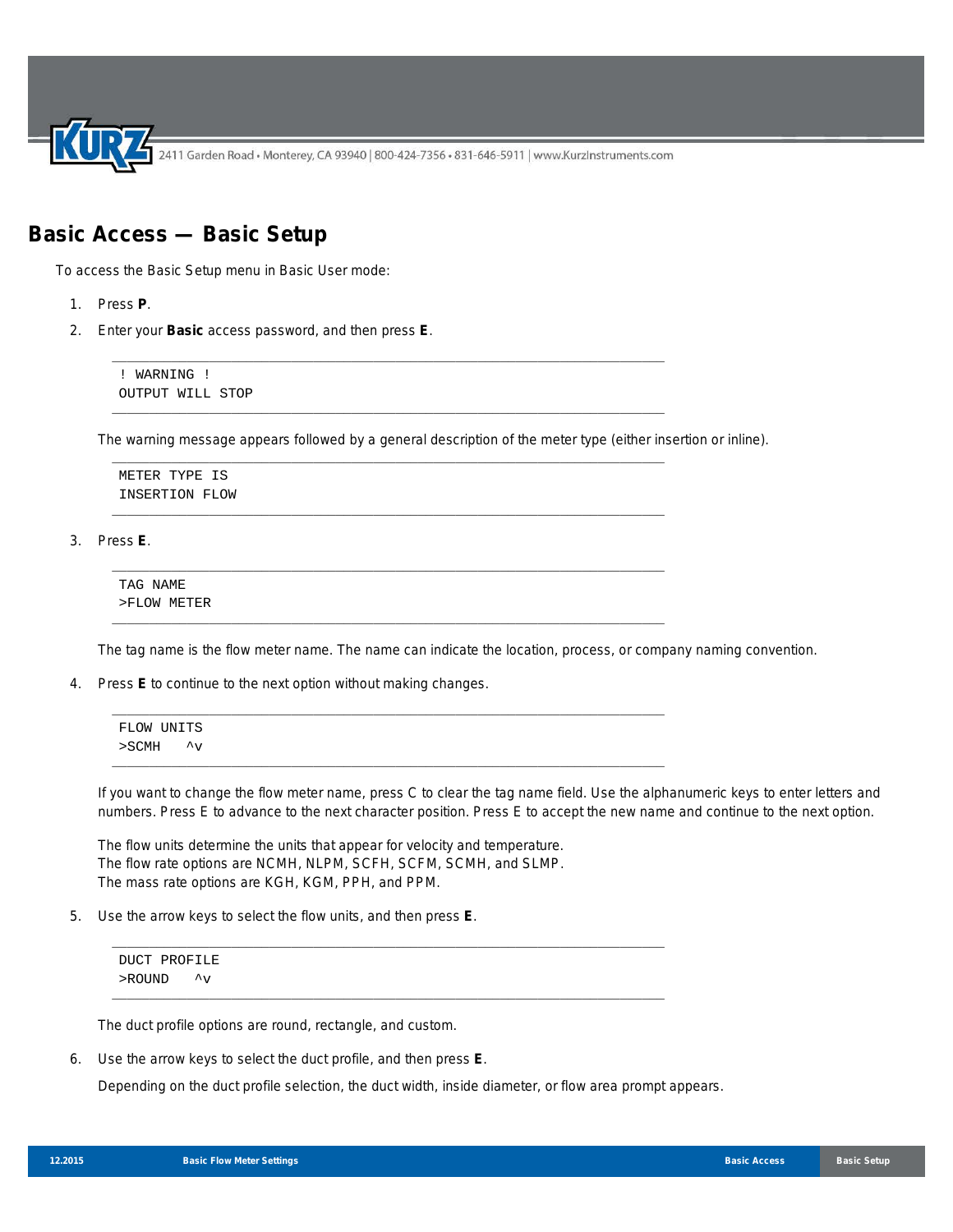## **Rectangle**

| DUCT WIDTH      |    |  |  |  |
|-----------------|----|--|--|--|
| >36.25          | IN |  |  |  |
|                 |    |  |  |  |
| DUCT Height     |    |  |  |  |
| >40.625         | IN |  |  |  |
|                 |    |  |  |  |
| Round           |    |  |  |  |
| INSIDE DIAMETER |    |  |  |  |
| >15.325         | IN |  |  |  |

\_\_\_\_\_\_\_\_\_\_\_\_\_\_\_\_\_\_\_\_\_\_\_\_\_\_\_\_\_\_\_\_\_\_\_\_\_\_\_\_\_\_\_\_\_\_\_\_\_\_\_\_\_\_\_\_\_\_\_\_\_\_\_\_\_\_\_\_\_\_\_\_\_\_

\_\_\_\_\_\_\_\_\_\_\_\_\_\_\_\_\_\_\_\_\_\_\_\_\_\_\_\_\_\_\_\_\_\_\_\_\_\_\_\_\_\_\_\_\_\_\_\_\_\_\_\_\_\_\_\_\_\_\_\_\_\_\_\_\_\_\_\_\_\_\_\_\_\_

\_\_\_\_\_\_\_\_\_\_\_\_\_\_\_\_\_\_\_\_\_\_\_\_\_\_\_\_\_\_\_\_\_\_\_\_\_\_\_\_\_\_\_\_\_\_\_\_\_\_\_\_\_\_\_\_\_\_\_\_\_\_\_\_\_\_\_\_\_\_\_\_\_\_

## **Custom**

FLOW AREA >10.525 SQFT

7. Use the number and decimal keys to enter the profile measurements. Press **E**.

| FLOW AREA    |  |
|--------------|--|
| >10.525 SQFT |  |

The Flow Area is calculated from the height and width of a rectangular profile or the inside diameter of a circular profile.

**Note:** If you selected a custom duct profile, the Flow Area option will not appear twice.

\_\_\_\_\_\_\_\_\_\_\_\_\_\_\_\_\_\_\_\_\_\_\_\_\_\_\_\_\_\_\_\_\_\_\_\_\_\_\_\_\_\_\_\_\_\_\_\_\_\_\_\_\_\_\_\_\_\_\_\_\_\_\_\_\_\_\_\_\_\_\_\_\_\_

\_\_\_\_\_\_\_\_\_\_\_\_\_\_\_\_\_\_\_\_\_\_\_\_\_\_\_\_\_\_\_\_\_\_\_\_\_\_\_\_\_\_\_\_\_\_\_\_\_\_\_\_\_\_\_\_\_\_\_\_\_\_\_\_\_\_\_\_\_\_\_\_\_\_

\_\_\_\_\_\_\_\_\_\_\_\_\_\_\_\_\_\_\_\_\_\_\_\_\_\_\_\_\_\_\_\_\_\_\_\_\_\_\_\_\_\_\_\_\_\_\_\_\_\_\_\_\_\_\_\_\_\_\_\_\_\_\_\_\_\_\_\_\_\_\_\_\_\_

\_\_\_\_\_\_\_\_\_\_\_\_\_\_\_\_\_\_\_\_\_\_\_\_\_\_\_\_\_\_\_\_\_\_\_\_\_\_\_\_\_\_\_\_\_\_\_\_\_\_\_\_\_\_\_\_\_\_\_\_\_\_\_\_\_\_\_\_\_\_\_\_\_\_

8. Use the number and decimal keys to enter the flow area measurements. Press **E**.

For insertion flow meters, the Probe Depth option appears.

PROBE DEPTH >18.230 IN

9. Use the number and decimal keys to enter the probe depth. Press **E**.

PROBE DEPTH >18.230 IN

The Analog Output options include flow rate, velocity, temperature, and PID. The availability of options is based on other settings.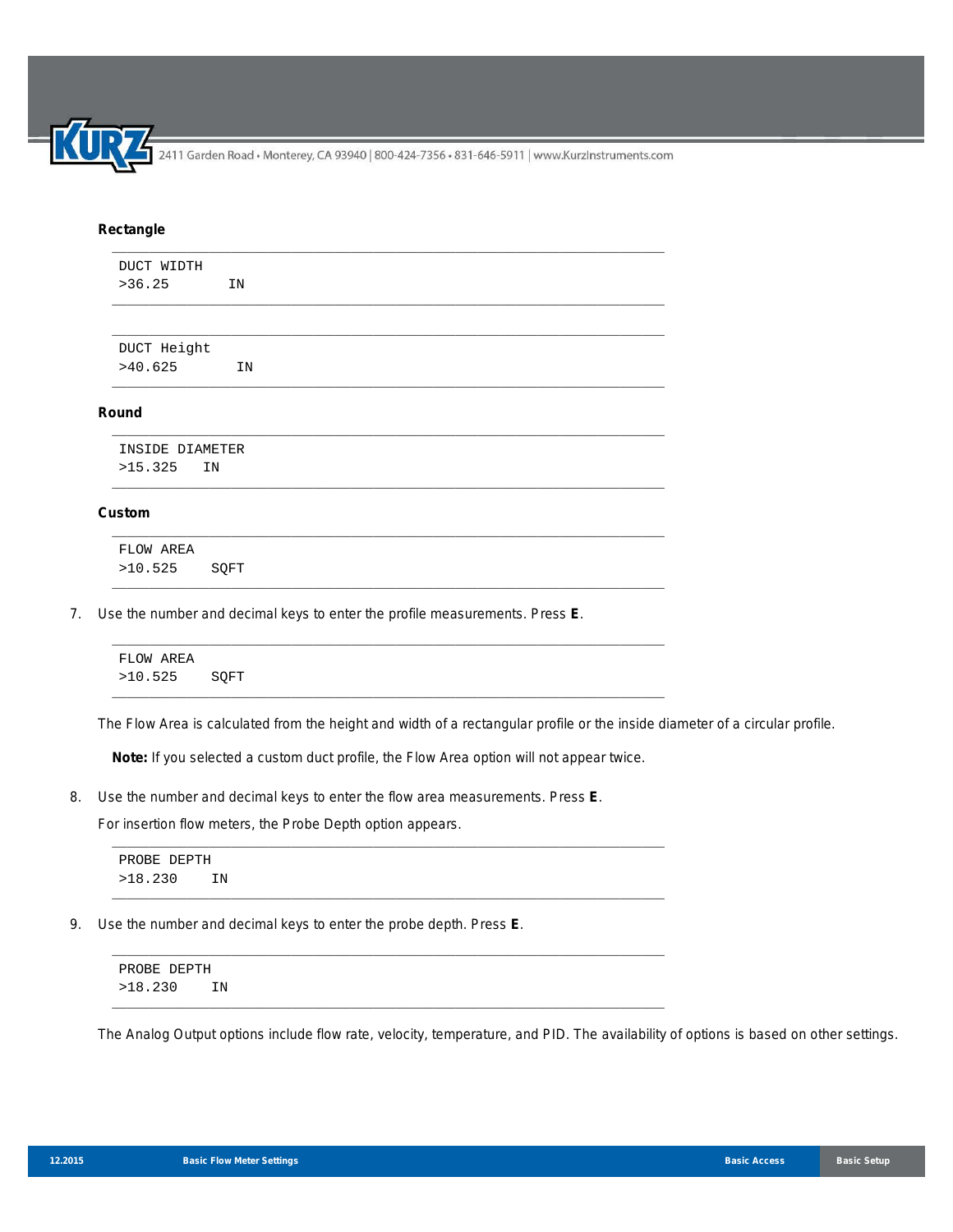10. Use the arrow keys to select an Analog Output option, and then press **E**.

ANALOG OUT

\n
$$
> \text{FLOW RATE}
$$

\n $\sim$ 

\_\_\_\_\_\_\_\_\_\_\_\_\_\_\_\_\_\_\_\_\_\_\_\_\_\_\_\_\_\_\_\_\_\_\_\_\_\_\_\_\_\_\_\_\_\_\_\_\_\_\_\_\_\_\_\_\_\_\_\_\_\_\_\_\_\_\_\_\_\_\_\_\_\_

\_\_\_\_\_\_\_\_\_\_\_\_\_\_\_\_\_\_\_\_\_\_\_\_\_\_\_\_\_\_\_\_\_\_\_\_\_\_\_\_\_\_\_\_\_\_\_\_\_\_\_\_\_\_\_\_\_\_\_\_\_\_\_\_\_\_\_\_\_\_\_\_\_\_

\_\_\_\_\_\_\_\_\_\_\_\_\_\_\_\_\_\_\_\_\_\_\_\_\_\_\_\_\_\_\_\_\_\_\_\_\_\_\_\_\_\_\_\_\_\_\_\_\_\_\_\_\_\_\_\_\_\_\_\_\_\_\_\_\_\_\_\_\_\_\_\_\_\_

\_\_\_\_\_\_\_\_\_\_\_\_\_\_\_\_\_\_\_\_\_\_\_\_\_\_\_\_\_\_\_\_\_\_\_\_\_\_\_\_\_\_\_\_\_\_\_\_\_\_\_\_\_\_\_\_\_\_\_\_\_\_\_\_\_\_\_\_\_\_\_\_\_\_

The analog output 4mA prompt determines the minimum range value; that is, how low the flow unit value can go before triggering a signal to the analog output. The flow unit type was specified in a previous option.

11. Use the number and decimal keys to enter the 4mA value. Press **E**.

```
AO1 at 20mA
>15000.000 SCFM
```
The analog output 20mA prompt determines the maximum range value; that is, how high the flow unit value can go before triggering a signal to the analog output. The flow unit type was specified in a previous option.

12. Use the number and decimal keys to enter the 20mA value. Press **E**.

**Note:** If the flow meter was configured with a second analog output, prompts will appear for AO2 at 4mA and AO2 at 20mA.

```
RUN MODE DISPLAY
>STATIC ^v
```
The Run Mode options are static variables and scrolled variables.

Refer to Chapter 1 for a description of static and scrolled modes.

13. Use the arrow keys to select the Run Mode Display, and then press **E**.

Depending on the run mode selection, the static variable or scrolled variables prompt appears. \_\_\_\_\_\_\_\_\_\_\_\_\_\_\_\_\_\_\_\_\_\_\_\_\_\_\_\_\_\_\_\_\_\_\_\_\_\_\_\_\_\_\_\_\_\_\_\_\_\_\_\_\_\_\_\_\_\_\_\_\_\_\_\_\_\_\_\_\_\_\_\_\_\_

\_\_\_\_\_\_\_\_\_\_\_\_\_\_\_\_\_\_\_\_\_\_\_\_\_\_\_\_\_\_\_\_\_\_\_\_\_\_\_\_\_\_\_\_\_\_\_\_\_\_\_\_\_\_\_\_\_\_\_\_\_\_\_\_\_\_\_\_\_\_\_\_\_\_ \_\_\_\_\_\_\_\_\_\_\_\_\_\_\_\_\_\_\_\_\_\_\_\_\_\_\_\_\_\_\_\_\_\_\_\_\_\_\_\_\_\_\_\_\_\_\_\_\_\_\_\_\_\_\_\_\_\_\_\_\_\_\_\_\_\_\_\_\_\_\_\_\_\_

\_\_\_\_\_\_\_\_\_\_\_\_\_\_\_\_\_\_\_\_\_\_\_\_\_\_\_\_\_\_\_\_\_\_\_\_\_\_\_\_\_\_\_\_\_\_\_\_\_\_\_\_\_\_\_\_\_\_\_\_\_\_\_\_\_\_\_\_\_\_\_\_\_\_

\_\_\_\_\_\_\_\_\_\_\_\_\_\_\_\_\_\_\_\_\_\_\_\_\_\_\_\_\_\_\_\_\_\_\_\_\_\_\_\_\_\_\_\_\_\_\_\_\_\_\_\_\_\_\_\_\_\_\_\_\_\_\_\_\_\_\_\_\_\_\_\_\_\_

\_\_\_\_\_\_\_\_\_\_\_\_\_\_\_\_\_\_\_\_\_\_\_\_\_\_\_\_\_\_\_\_\_\_\_\_\_\_\_\_\_\_\_\_\_\_\_\_\_\_\_\_\_\_\_\_\_\_\_\_\_\_\_\_\_\_\_\_\_\_\_\_\_\_

```
STATIC VARS
>FLOW+TEMP ^v
```
SCROLLED VARS >SCROLL ALL ^v

14. Use the arrow keys to select the variable, and then press **E**.

SCROLL INTERVAL >2 SEC

The Scrolled Variable option also allows you to determine the length of time (between 2 and 8 seconds) that information appears on the display before changing to the next value.